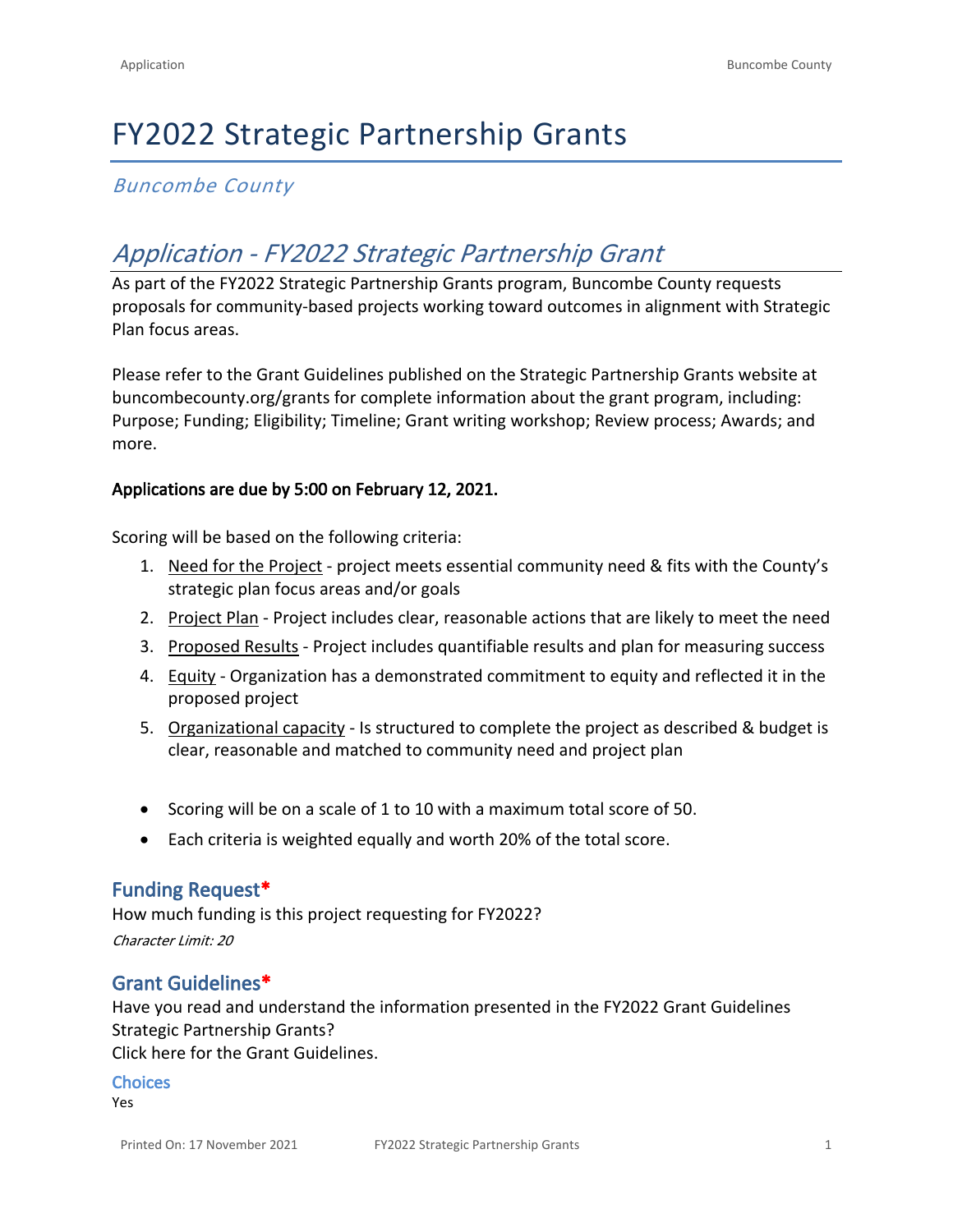No

## **Project Name\***

*Character Limit: 100*

### **Strategy\***

Recognizing that some projects will use more than one strategy, select the strategy that most closely applies to this project:

- Educated & Capable Community A county where all people thrive and demonstrate resilience throughout their lives
- Environmental Stewardship High quality air, water, farmland and renewable energy for future generations
- Resident Well-Being A county where residents are safe, healthy, and engaged in their community
- Vibrant Economy A robust and sustainable economy that builds on homegrown industries/talent and provides economic mobility for all

#### **Choices**

Educated & Capable Community Environmental Stewardship Resident Well-Being Vibrant Economy

# **Need for the Project\***

What is the community need and purpose this project is established to address? Use data or qualitative factors to show the need. Describe how this project fits with the County's strategic plan focus areas and/or goals. [www.BuncombeCounty.org/2025](http://www.buncombecounty.org/2025)

*Character Limit: 2000*

# **Project Plan\***

Explain the project and how it will work and who it will serve. Include any models or evidencebased practices that will be included and any collaborative partners critical to success. What specific activities and milestones are included in the project plan?

*Character Limit: 2000*

#### **Results\***

What results do you hope to achieve with this project, and how will you measure success? Include how much will be completed and/or how many people will be served.

*Character Limit: 2000*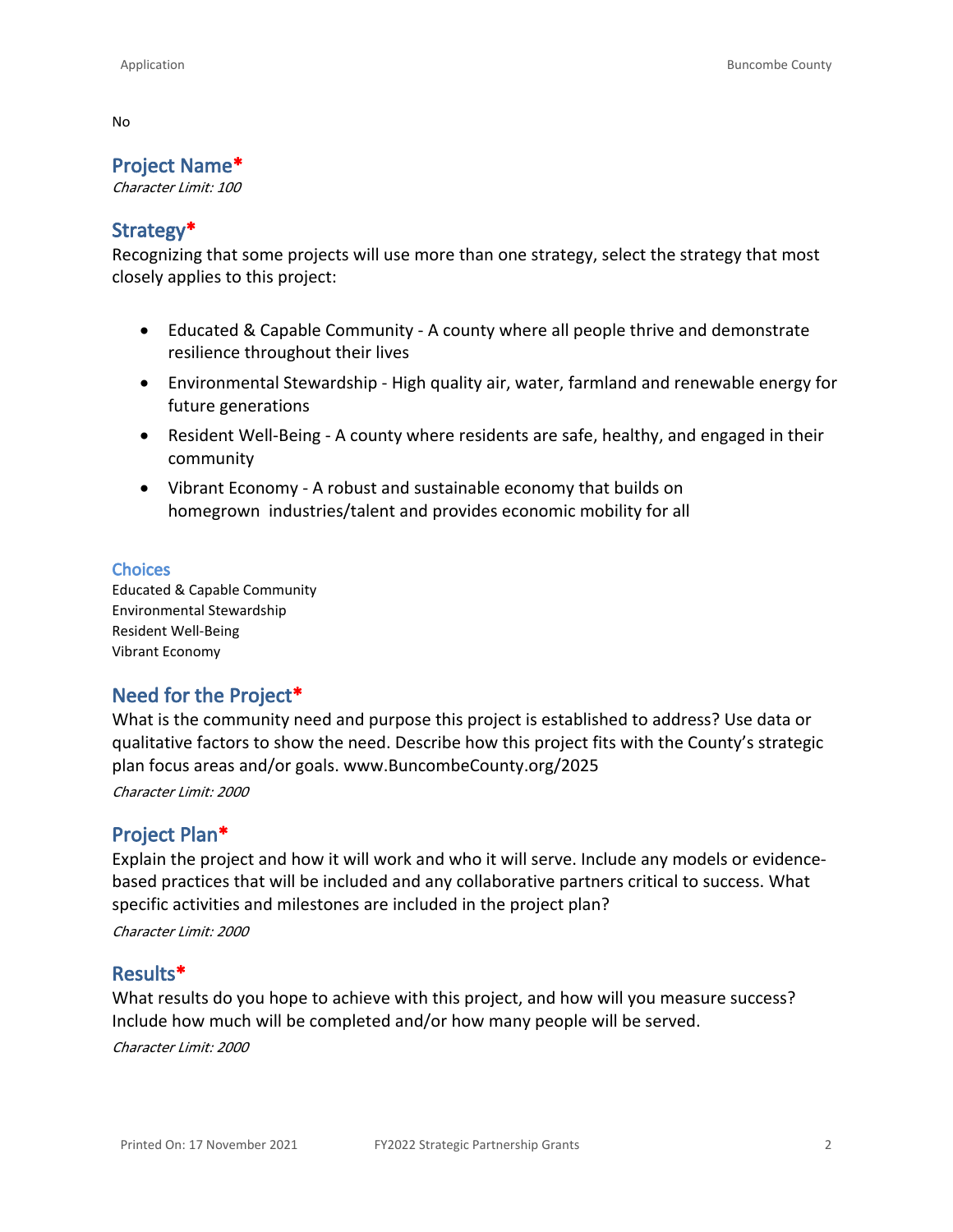# **Equity\***

How does your organization define equity? Describe your organization's equity strategy and activities. Consider the demographics of people in your organization and those you serve. Explain how equity is reflected in the proposed project.

*Character Limit: 2000*

# **Organizational Capacity\***

Tell us about your organization, including mission and values. Describe the organizational structure, and include any success stories and/or examples of your past initiatives that demonstrate your ability to carry out the project plan.

*Character Limit: 2000*

# **Budget Narrative\***

Explain how grant funds will be used, including a summary of what expenses will be covered by County funds.

*Character Limit: 2000*

# **Budget\***

Download a copy of the budget form [HERE.](https://buncombecounty.org/common/community-investment/grants/strategic-partnership/strategic-partnership-grants-FY2022-budget-template.xlsx) Complete the form, and upload it using the button below.

*File Size Limit: 5 MB*

# **Sustainability\***

If this is an ongoing project, describe the organization's capacity to raise funds to continue this project beyond the 3 year limit for Strategic Partnership Grants.

*Character Limit: 2000*

# **Other**

Is there anything else that you want the committee to know? *Character Limit: 2000 | File Size Limit: 10 MB*

#### **REQUIRED DOCUMENTS**

# **Nonprofit Status\***

Upload proof of nonprofit status, such as IRS Determination Letter or documentation from the North Carolina Secretary of State. If this documentation is not available, briefly state the reason.

*Character Limit: 2000 | File Size Limit: 5 MB*

# **Board of Directors\***

Upload a current list of your organization's Board of Directors. If your organization does not have a board of directors, briefly state the reason.